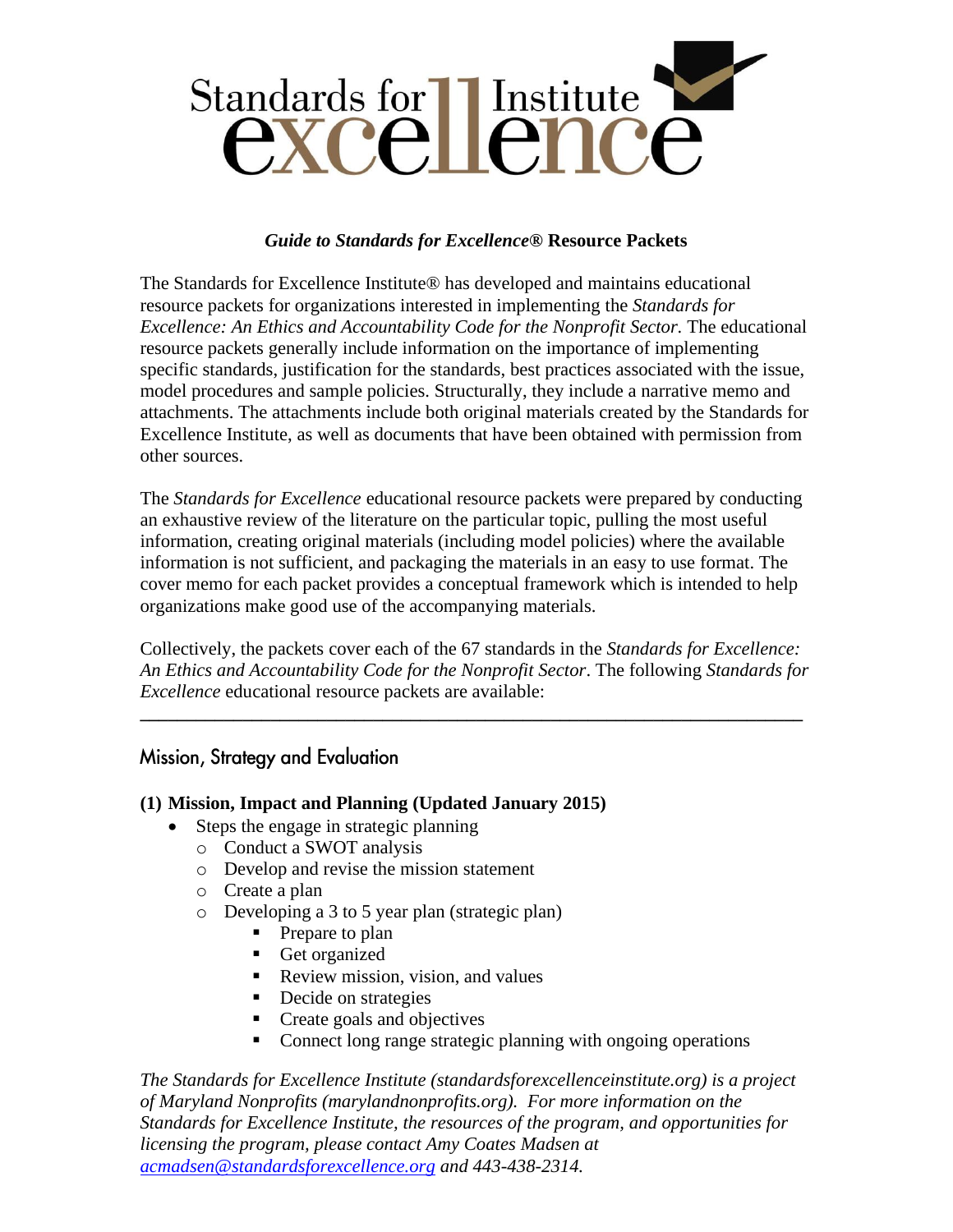- Pitfalls of planning
- Examples of mission statements
- *Attachments: Strategic Plan Sample Worksheet for Executive Summary and Sample Strategic Plan Implementation/Action Plan*

### **(2) Program Evaluation (updated January 2015)**

- Definition of program evaluation
- Purpose of program evaluation
- Defining your programs
- Monitoring vs. evaluation
- The program cycle
- Approaches to outcome evaluation
- Logic models
- Methodologies: quantitative and qualitative approaches
- Data collection techniques
- Effectiveness v. efficiency
- Cost-benefit analysis
- Measuring participant satisfaction
- Using program evaluation data
- *Attachment: Sample Outcomes Logic Model (WK Kellogg Foundation) and Sample Program Evaluation Matrix (Standards for Excellence Institute)*

### **(3) Strategic Partnerships (updated March 2021)**

- Types of partnerships and important considerations
- Identifying and vetting potential partners
- Memorandum of Understanding
- Role of the board
	- *Attachments: Sample Policy on Strategic Partnerships (Pathfinders for Autism), Partner Due Diligence Checklist, Legal Issues and Nonprofit Mergers, Guide to Dissolving a Nonprofit (Nonstock) Corporation which contains the following exhibits: (a) Resolution to Dissolve Corporation, (b) Sample Letter for Withdrawal of Registration for Charitable Solicitation, (c) Sample Letter to Known Creditors, (d) Articles of Dissolution) (Source: Standards for Excellence Institute), Sample Memorandum of Understanding Template -General (Standards for Excellence Institute)*

**\_\_\_\_\_\_\_\_\_\_\_\_\_\_\_\_\_\_\_\_\_\_\_\_\_\_\_\_\_\_\_\_\_\_\_\_\_\_\_\_\_\_\_\_\_\_\_\_\_\_\_\_\_\_\_\_\_\_\_\_\_\_\_\_\_\_\_\_\_\_\_**

# Leadership: Board, Staff and Volunteers

### **(4) Board Member Responsibilities (updated September 2018)**

- Board's governance and fiduciary responsibility
- Board member legal responsibilities
- When board members act in a representative capacity
- Bylaws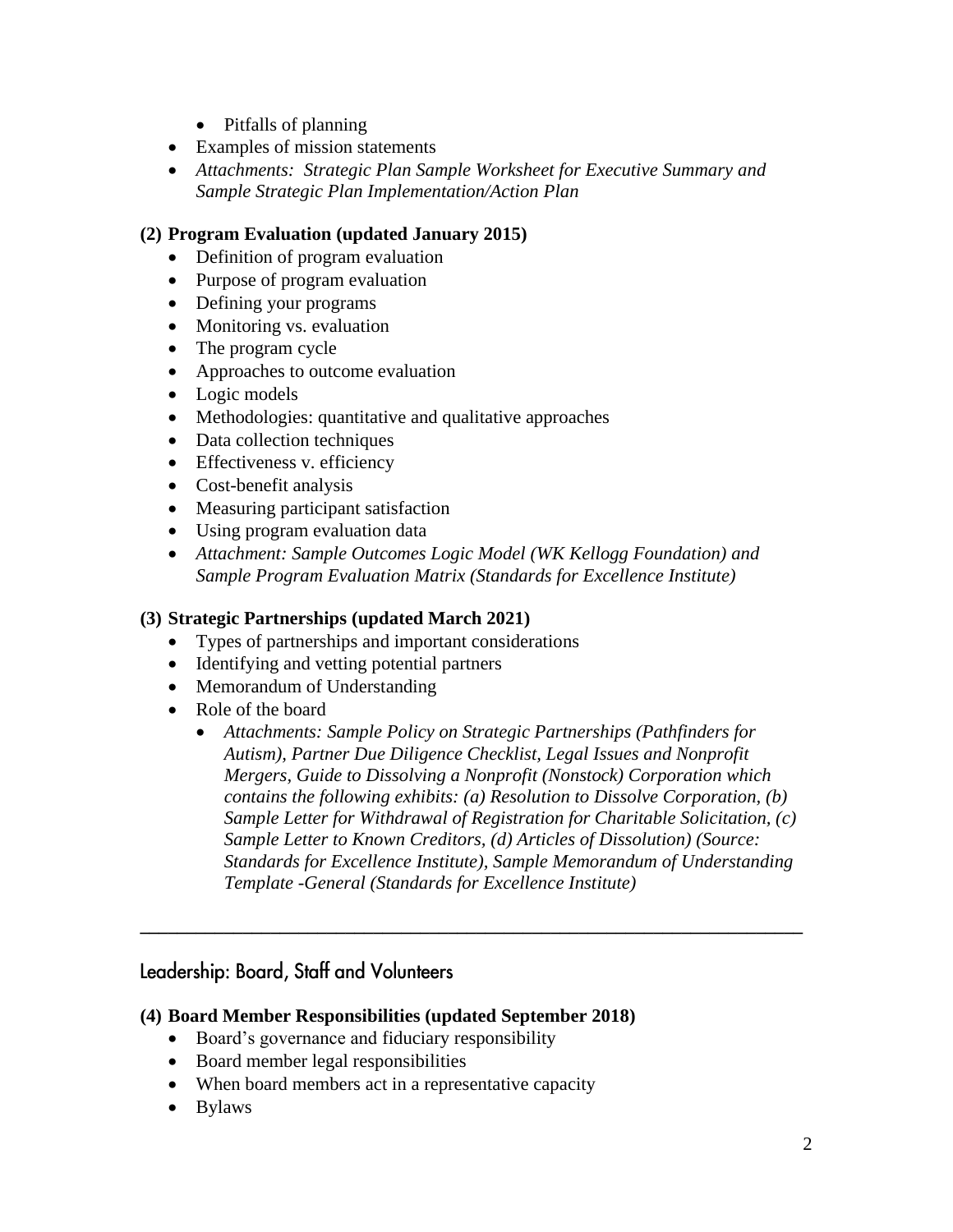- Policies
- Board evaluations of its own performance
- Expectations for board members
- Board member development, orientation and training
- Board meetings and attendance
- Meeting minutes
- Strategic meeting agendas
- Committees
- Some characteristics of effective committees
- *Attachments: Sample Bylaws, Sample Board Evaluation, Position Description, Sample Board Commitment Form, Board Orientation Checklist, Board Member Handbook, Ten Tips for Effective Meetings, Board Meeting Minutes, and Board Committees, list of policies that should be approved by the board*

### **(5) Board and Executive Partnership (updated October 2020)**

- Defining roles of management and governance
- Sorting out board and staff roles and responsibilities
- Understanding the line between management and governance
- Hiring the chief executive
- Executive roles and responsibilities
- Determining chief executive compensation
- Evaluating the chief executive
- Chief executive termination/removal
- Setting Policies
- Additional policy considerations
- *Attachments: Leadership Roles in Management and Governance Diagram, Board Calendar Board Room Quick Tip, Sample Board Calendar Featuring Elements of the Standards for Excellence code, Sample Position Description: Executive Director, Sample Executive Director Evaluation Process Resource Tool, Board Chair Job Description, Working Board Standards for Excellence Board Room Quick Tip*

### **(6) Succession Planning (updated January 2022)**

- Staff departure-defined succession planning vs. emergency succession planning
- Preparing for succession, leadership development
- Developing succession plans and procedures
- Key elements of succession plans and procedures
- Hiring a new executive director
- Succession planning for board leadership
- Succession planning for the board chair
- Succession planning and the exit interviews for board and executives
- *Attachments: Sample Leadership Development and Succession Plan, Board Room Quick Tip: Board Member Succession Planning is Your Bull Pen Full?*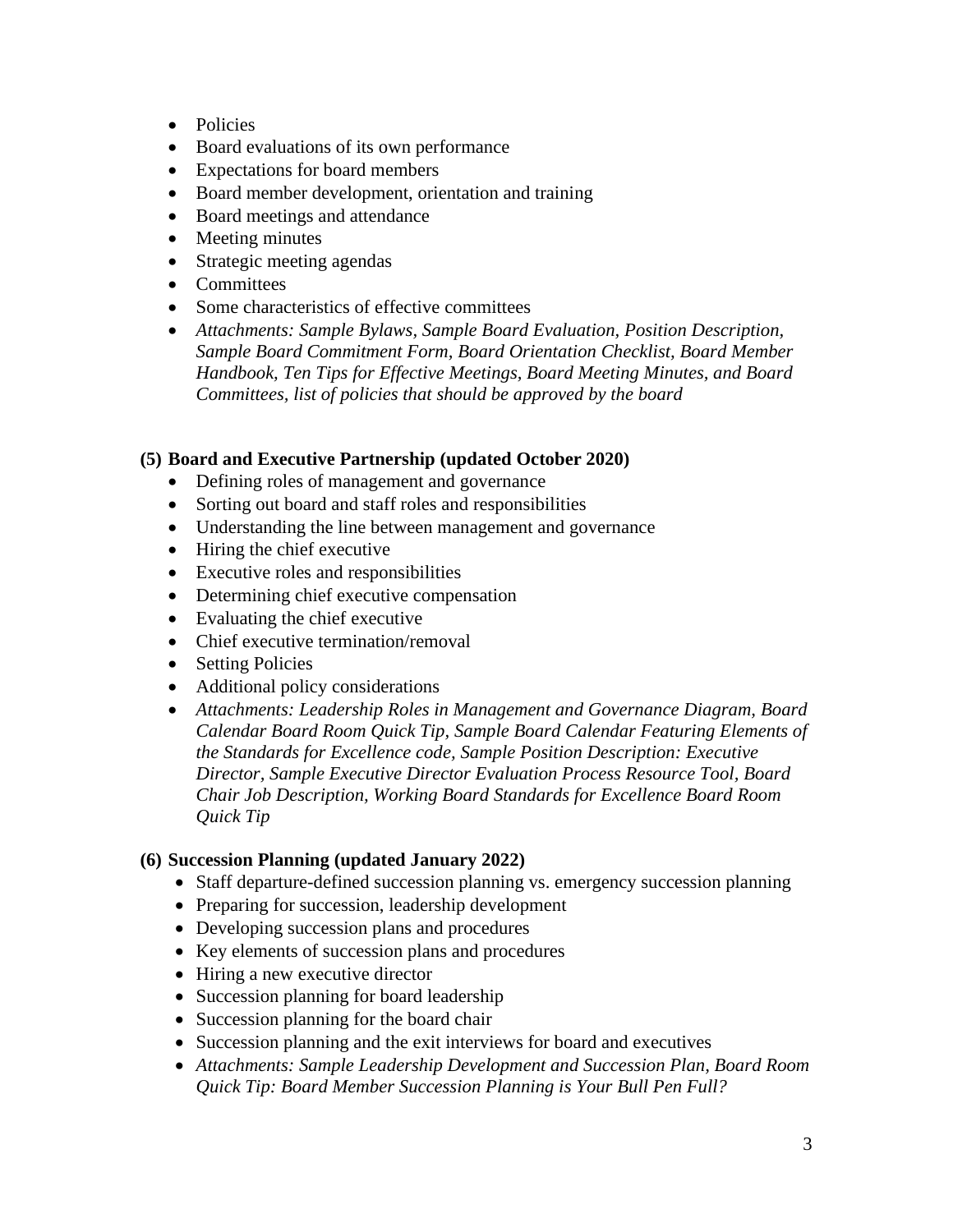#### **(7) Board Member Composition and Independence (updated September 2014)**

- Commitment to the mission of the organization
- Employees on the board
- Relatives and business associates in leadership position on the nonprofit board
- Board member recruitment and selection
- Board Development, Nominating, or Governance Committee
- Board diversity
- Term limits
- Compensation
- Board size
- Board independence
- *Attachments: Board Development Committee, Board Composition Analysis, Statements on Board Diversity, Family and Business Relationships and Interested Person Independence Questionnaire*

#### **(8) Personnel Policies, Employee Orientation, Compensation, and Evaluation (Updated March 2020)**

- Board and Staff Human Resource Roles and Responsibilities
- Personnel Policies and Procedures
	- o Benefits of personnel policies
	- o Model employee handbook
	- o Developing personnel policies
	- o Drafting an employee handbook
	- o Distributing the handbook
	- o Additional policies to consider
- Staff management from a human resource perspective
	- o Recruitment, Selection and Placement
	- o Compensation Structure Review
	- o Employee orientation and training
	- o Socialization
	- o Performance evaluation
	- o Preparing for transitions when staff leave or transfer
- Compensation Structure Overview
	- o Conducting a salary structure review
	- o Developing a compensation philosophy statement
	- o Provisions of intermediate sanctions
- *Attachments: Annual Employee Evaluation Form, Nonprofit Compensation Structure Review, Compensation Philosophy Statements, Compensation Policy for Employees, Compensation Policy, Sample Interview and Reference Questions, Model Employee Handbook (includes employee orientation checklist and document retention and destruction policy) and A Charitable Nonprofits' Guide to Remote Work*

### **(9) Organizational Sustainability and Sustainability Planning (updated September**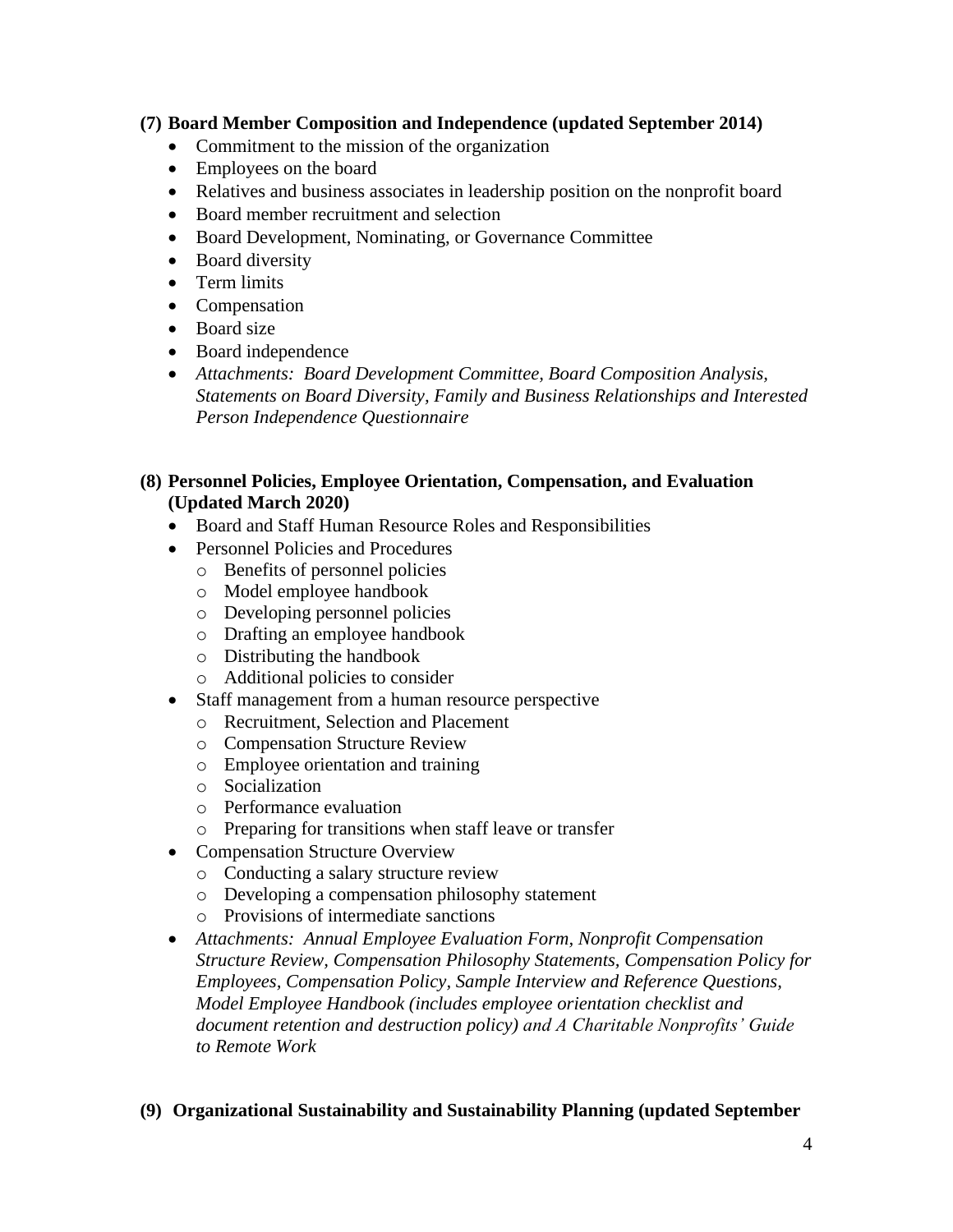**2020)**

- Taking a broader view of sustainability and sustainability planning
- Life cycles in nonprofit organizations with references to different educational resources for specific life cycles
- Working toward a more sustainable organization
- Double bottom line: The Matrix Map
- Environmental Sustainability
- Strategic Planning
- Capital Planning (Operating reserve, facilities and maintenance)
- Funding Depreciation
- Strategic Partnerships
- Succession Planning
- Leadership Development
- Succession Planning for Board Leadership
- Definitions of sustainability for nonprofits
- Social entrepreneurialism as a potential source of capital
- Leading in times of crisis and tips for nonprofits in times of crisis
- Approaches to working toward a more sustainable organization
- Considerations of sustainability in terms of: programming, leadership, personnel, finances, infrastructure
- *Attachments: Nonprofit Organization Life Cycles: Standards for Excellence Guiding Principles, Characteristics, Priorities, and Standards for Exceence educational resource packets, Sample (Excel) worksheets on cataloging income, capturing expenses, and assets and liabilities, organizational sustainability assessment, calculating revenue and expenses by program (source: Recession Tool Kit), and worksheets on determining expenses for new initiatives and worksheet on reduction opportunities*

### **(10) Volunteer Policies (updated January 2022)**

- The Volunteer: one of your greatest assets
- Benefits of volunteer policies
- Developing volunteer policies
- Nonprofits engaging unpaid interns
- Volunteer program design
- Preparing for incorporating volunteers into an organization's efforts
- Volunteers: are you ready for them?
- Types of volunteers: episodic/special events and ongoing volunteers
- Initial assessment or screening of volunteers
- Assigning and training volunteers for appropriate work responsibilities
- Motivating and maintaining volunteers
- Ongoing supervision and evaluation
- Recognition and opportunities for advancement of volunteers
- The power of the volunteer hour
- Volunteer recording keeping
- Where to find volunteers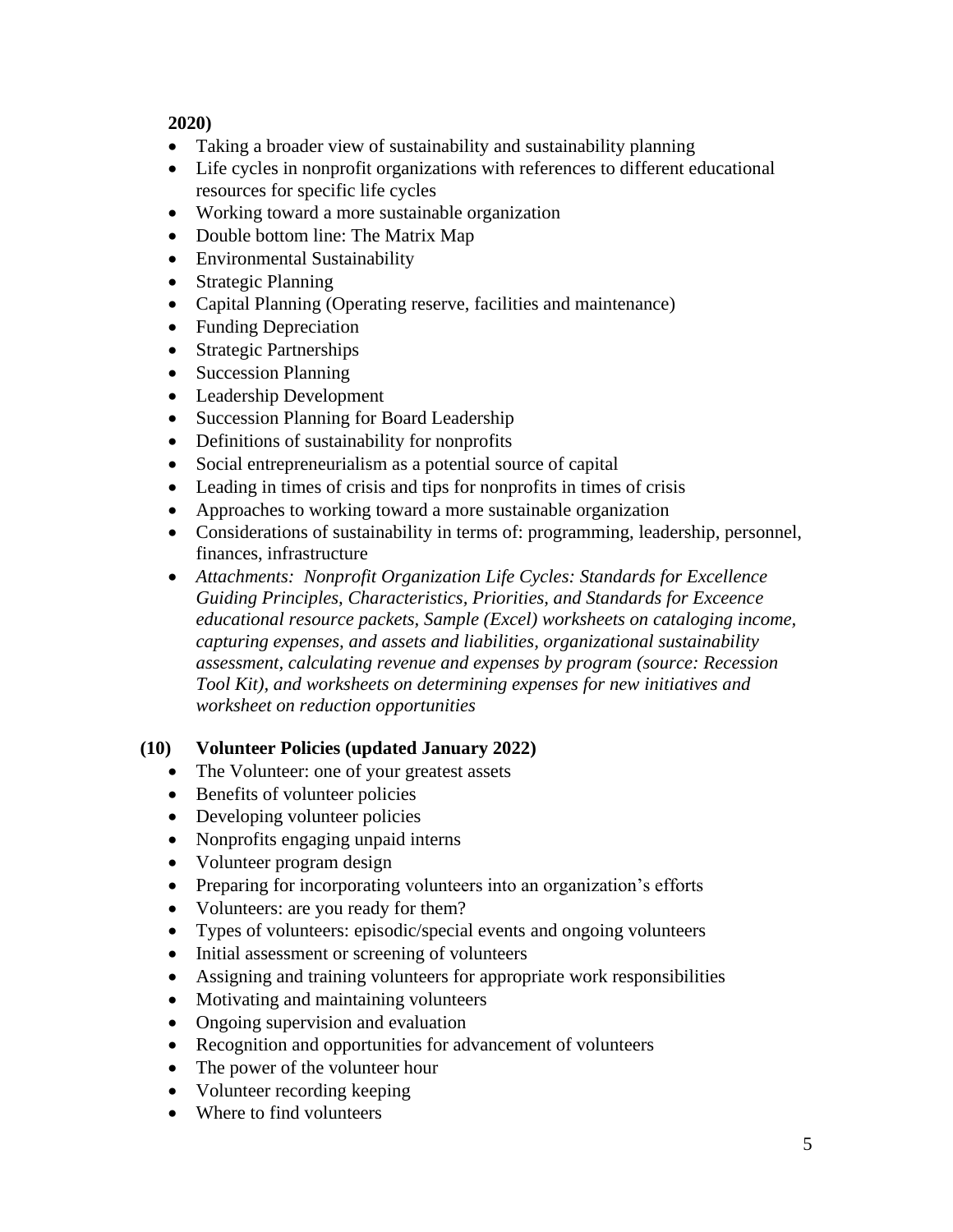• *Attachments: Model Volunteer Program Policies and Procedures, Position Description for Volunteer Coordinator, Sample Volunteer Policies, Sample Volunteer Agreement, Sample Volunteer Intern Agreement*

## **(11) Justice, Diversity, Equity, and Inclusion (updated February 2022)**

- Assessing your Justice, Diversity, Equity and Inclusion (JDEI) work and values
- How to Approach JDEI resources
- Creating a strong and effective JDEI Policy
- Historical concept for JDEI
- Understanding the terms and language around JDEI
- Important Note about Best Practices
- Benefits of including JDEI practices within programmatic outcomes and nonprofit work culture
- Things to Consider in Creating a Diverse, Equitable, and Inclusive Organizational Culture
- Organizational Assessment and Planning for Justice, Equity, Diversity, and Inclusion
- Guiding Questions for Organizations
- *Attachments: Glossary of Terms, Sample DEI Self-Assessment for Nonprofit Organizations, DEI Self-Assessment for a Nonprofit's Stakeholders, Operationalizing the Equity Action Plan, Sample Plan: Maryland Nonprofits Plan for Racial Equity, Inclusion and Justice, Sample DEI Plan (Oyster Recovery Project), Sample Cultural Competency Policy (Arc of Central Chesapeake)*

# **Legal Compliance and Ethics**

### **(12) Legal Requirements Checklist (updated March 2021)**

- Affordable Care Act
- Employer shared responsibility provisions under the Affordable Care Act

**\_\_\_\_\_\_\_\_\_\_\_\_\_\_\_\_\_\_\_\_\_\_\_\_\_\_\_\_\_\_\_\_\_\_\_\_\_\_\_\_\_\_\_\_\_\_\_\_\_\_\_\_\_\_\_\_\_\_\_\_\_\_\_\_\_\_\_\_\_**

- Notice for retirement benefits for same sex marriages
- Requirements applicable to tax exemption/tax exempt status
- Requirements for corporate start up
- Requirements related to organizations with employees
- Requirements related to Americans with Disabilities Act
- Requirements related to solicitations, fundraising, and related activities
- Requirements applicable to lobbying activities
- Miscellaneous requirements
- *Attachments: Checklist of Compliance with Selected Legal, Regulatory, and Financial Reporting Requirements for Charitable Nonprofits*

### **(13) Disclose It: A Charitable Nonprofit's Guide to Disclosure Requirements (updated February 2022)**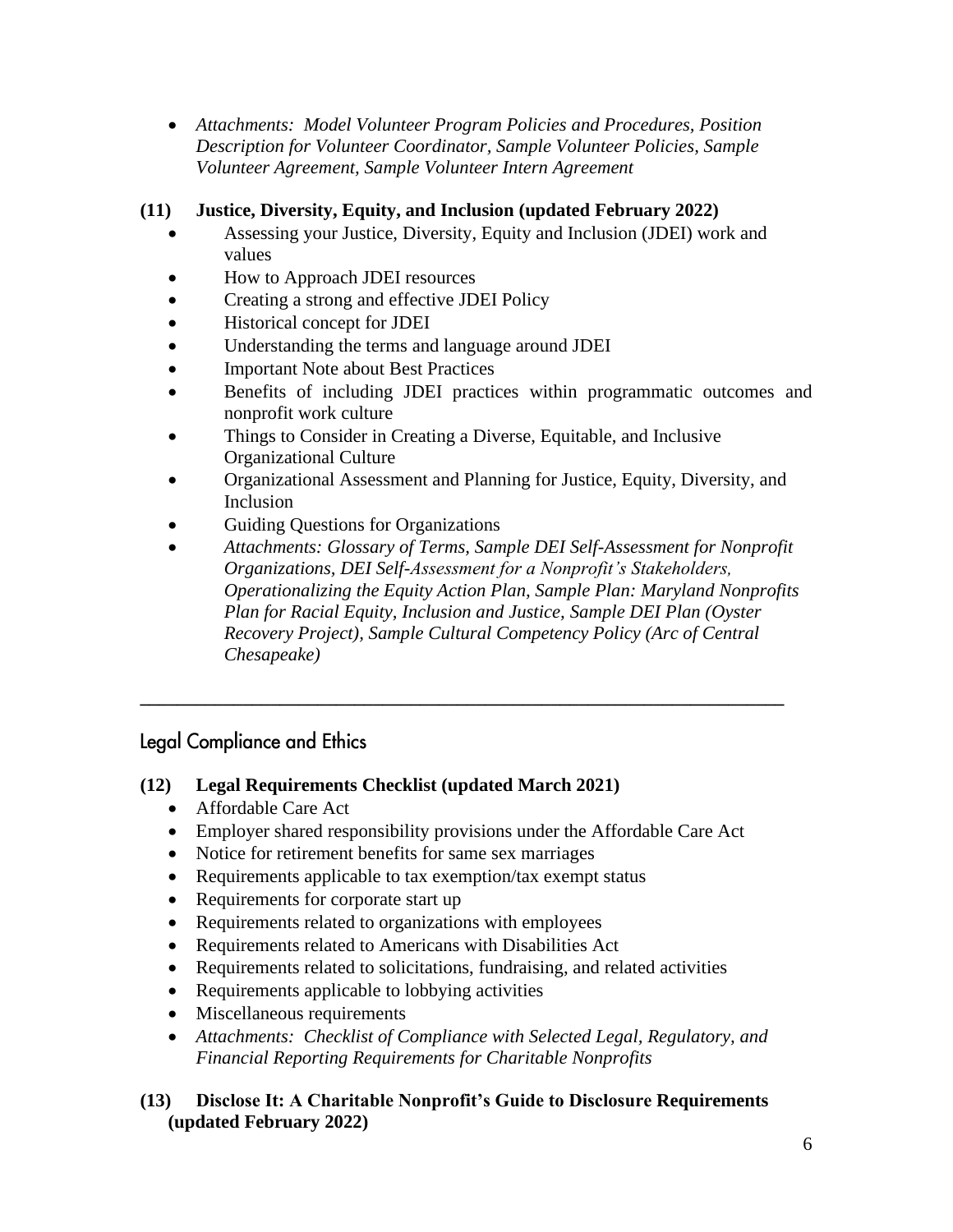- Before you solicit contributions be sure your organization and the fundraisers it works with are properly registered
- Disclosure requirements in fundraising solicitations
- Disclosure requirements regarding the deductibility of donor contributions
	- o Deductibility and charitable auctions
	- o Deductibility and membership benefits
	- o Benefits provided to employees of corporate contributors
- Disclosure requirements in fundraising receipts/acknowledgements
- Sponsorships and taxable advertisements
- Disclosure requirements regarding financial documents that must be provided to a member of the public upon request
- Detailed disclosures are required for contests, sweepstakes and promotions
- *Attachment:* Explanation of the IRS "Quid Pro Quo" Rule as it Applies to Charities Receiving Financial Gifts from Donors, Pennsylvania Association of Nonprofit Organizations.

### **(14) Reporting Misconduct and Whistleblower Protection (Updated September 2019)**

- Benefits of reporting improprieties
- Confidential means to report improprieties
- Protections for those that "blow the whistle"
- How a nonprofit can implement a policy to promote confidential reporting of improprieties
- Education and case studies around educating nonprofit staff about blowing the whistle
- *Attachments: Sample policy on Confidential Reporting of Financial Impropriety or Misuse of Organization's Resources, Sample policy on Reporting Improprieties, Fraudulent or Dishonest Conduct, Sample Financial Impropriety or Misuse Policy, Sample Job Description for Individual (Volunteer or Paid Staff) Managing the Ethics Hotline (or similar mechanism to provide employees a confidential means to report suspected financial improprieties or misuse of organization resources), Whistleblower reporting form.*

### **(15) Conflicts of Interest (updated July 2018)**

- Why a conflict of interest policy is important
- Identifying conduct that raises conflict concern
- Benefits of a conflict of interest policy
- Disclosure
- Duality of Interest
- Independent review and approval
- Perceived conflicts and the appearance of impropriety policy in action
- Nepotism
- Other family relationships
- Other business interests
- Gifts/no-gifts policy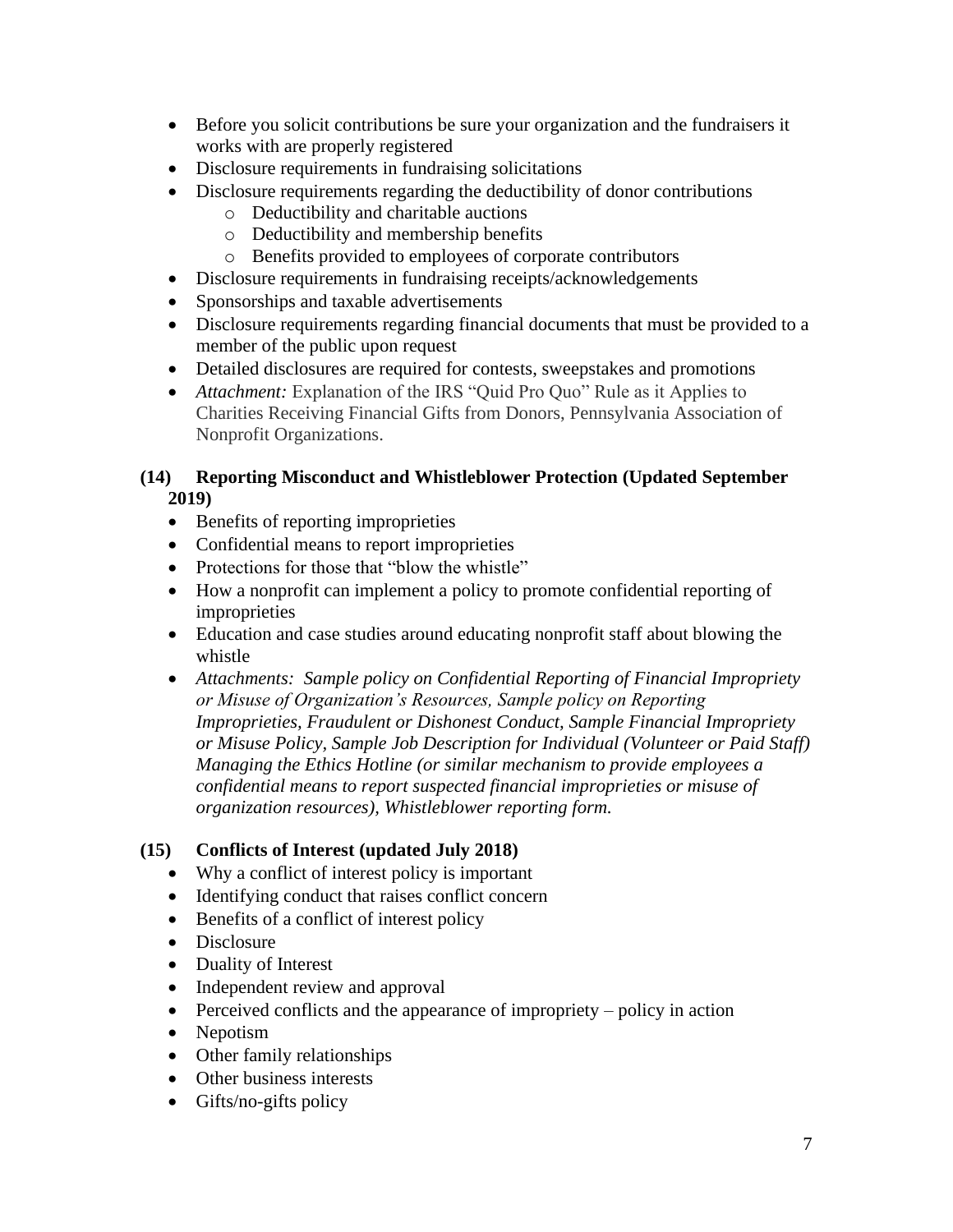- Summary of steps to take in preparing a conflict of interest policy
- *Attachments: Model Conflict of Interest Policy, Model Conflicts of Interest Annual Affirmation of Compliance and Disclosure Statement, Sample Questionnaire on Family and Business Relationships and Interested Person Independence, Sample Gifts to Staff Policy*

### **(16) Developing a Code of Ethics (updated October 2019)**

- Importance and benefits of a code of ethics
- Developing a code of ethics
- Step-by-step strategy for developing a code of ethics
- Training and professional development around codes of ethics
- *Attachments: Sample Code of Ethics (Standards for Excellence Institute), Sample Code of Ethics (Adapted with permission from Healthcare Financial Management Association) and Sample Code of Ethics Policy and Procedures (Adapted with permission from Healthcare Financial Management Association)*

### **(17) Working Professionally and Respectfully with Program Stakeholders (updated February 2015)**

- Respect
- Confidentiality policies
- Grievance procedures
- *Attachments: Sample Statement of Privacy, Sample Confidentiality Policy with Accompanying Enrollment Form and Family Rights Policy (Prince Georges' Childcare Resource Center),and Sample Fundamental Human Rights Policy (Humanim)*

# **Finance and Operations**

### **(18) Financial Budgeting, Reporting, and Monitoring (Updated November 2019)**

**\_\_\_\_\_\_\_\_\_\_\_\_\_\_\_\_\_\_\_\_\_\_\_\_\_\_\_\_\_\_\_\_\_\_\_\_\_\_\_\_\_\_\_\_\_\_\_\_\_\_\_\_\_\_\_\_\_\_\_\_\_\_\_\_\_\_\_\_\_\_\_**

- The budget
- Selecting and accounting system
- The finance committee
- Steps in the budget process
- Grants and contracts budgeting and monitoring
- Distributing costs
- Financial statements
- Resources spent on program administration and fundraising
- Audits
- 2009 Accounting standards codification and 2006 audit standards revision
- Audit Committee and the Sarbanes-Oxley Act
- Form 990
- Accounting Standards on Liquidity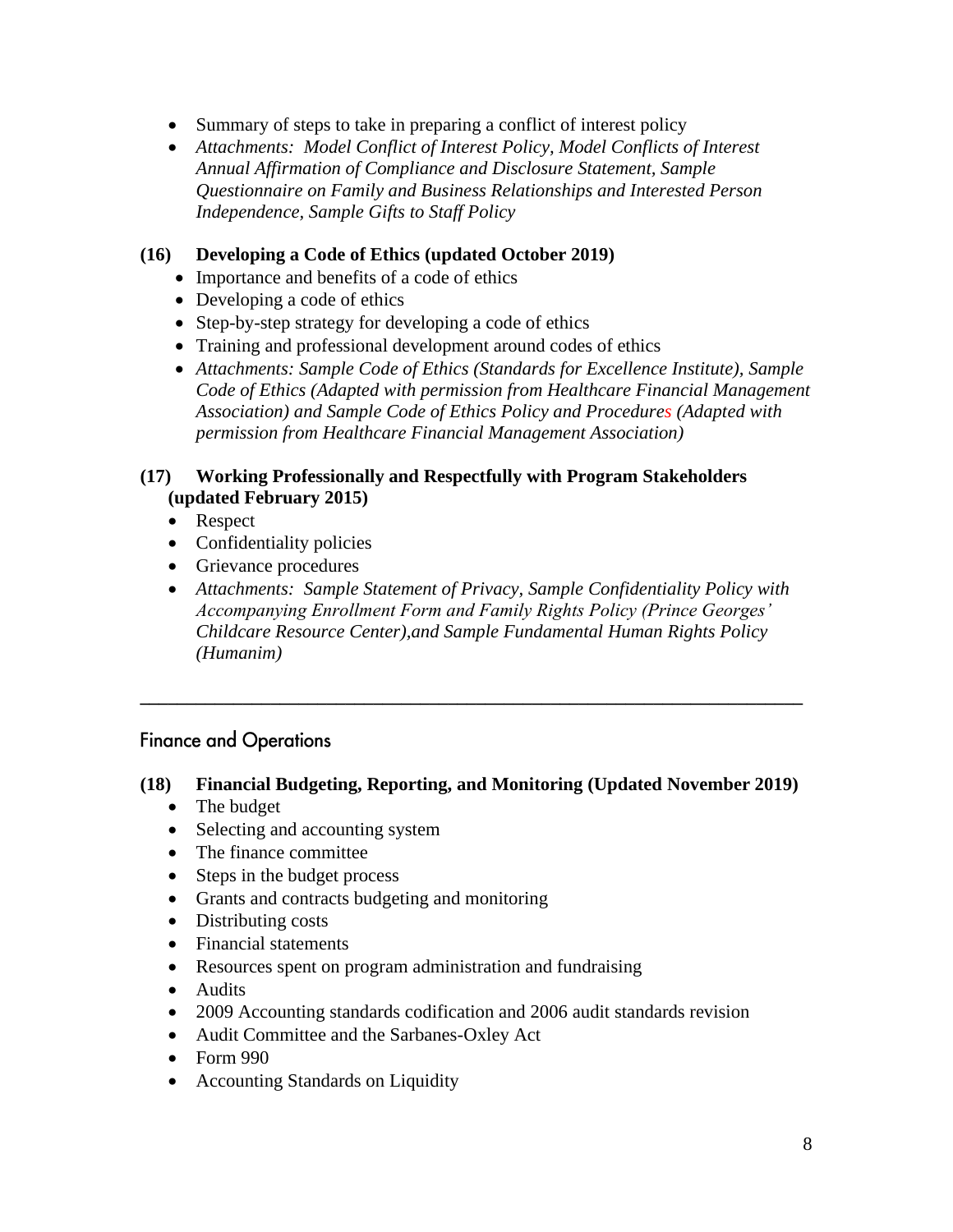• *Attachments: Glossary of Terms associated with financial planning and monitoring, Sample Budget, Sample Request for Proposal for an Audit, sample Independent Nonprofit Auditor Policy, Board's Review of the Form 990 Policy, Effective Fiscal Management, Sample Section of Board Minutes Reflecting Review of Percentages Spent on Program, Administration and Fundraising, Sample Financial Statements, Sample Audited Financial Statements*

### **(19) Financial Policies and Internal Controls (Updated June 2015)**

- Policies versus procedures
- Policies address in the Standards for Excellence code
	- o Investment policies
	- o Unrestricted current net assets
	- o Purchasing policies
	- o Internal controls policies and procedures
- *Attachments: Sample Investment Policies, Sample Joint Venture Policy, Sample Policy on Unrestricted Net Assets, Model Purchasing Policy, Sample Internal Controls Policy, Practical and Almost Painless Approaches to Improving Internal Controls*

### **(20) Administrative Policies (updated March 2020)**

### *Crisis and Disaster Planning*

- Importance for nonprofits
- Dealing with crisis
- Key principles and guidelines for organizational responses to crises and disasters
- Benefits associated with crisis management (and risks for not addressing crisis planning)
- Recommended components of a Crisis and Disaster Plan
- Integrating program delivery, service populations, and other stakeholders into crisis and disaster planning
- Crisis communication
- Steps in developing a crisis communications plan
- *Attachments: Sample crisis and disaster plan introduction, Roles and Responsibilities of the Disaster/Crisis Team, Sample Risk Assessment Worksheet, Sample Continuity Plan Worksheet, Sample Emergency/Crisis Communication Plan*

### *Information Technology Planning*

- Benefits of information technology (IT) planning
- Full scope of information technology
- IT Policies (acceptable use, contracting, outsourcing, data integrity,
- Strategic IT Planning (including strategy and needs assessment, budgeting, total costs of ownership)
- Online Fundraising
- Getting Started with IT Planning
- *Attachments:* Sample Technology Policy (and Privacy Policy for Users), Acceptable Use Policies, Information Technology Consultants, Data Security and Integrity, Getting Started with IT Pla*nning*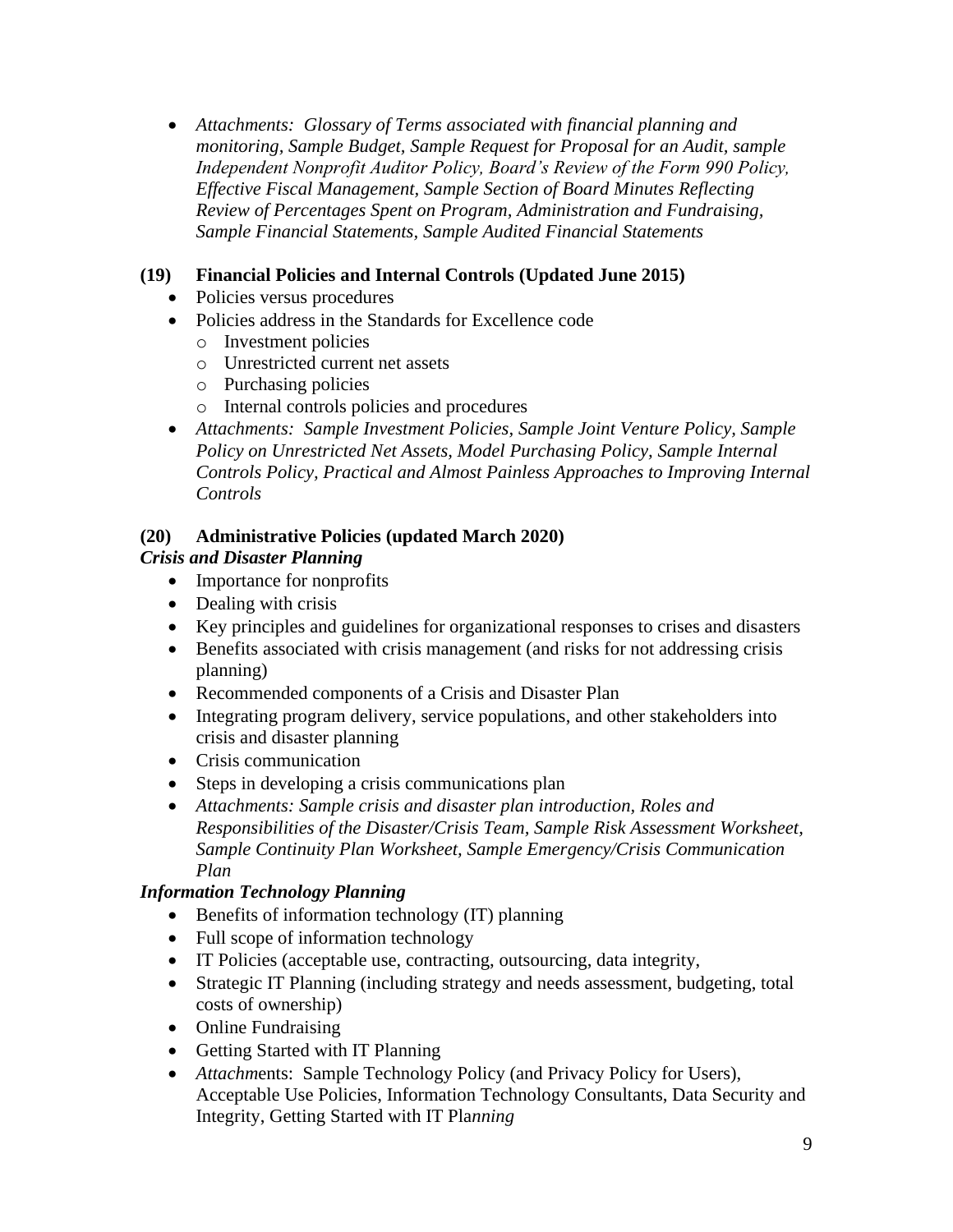### *Communications and Social Media*

- How to begin
- Social Media Platforms
- Mobile Applications
- The communications policy
- The communications plan
- Working with social media
- *Attachments: Sample Nonprofit Style Guide, Sample Communications Policy, Social Networking Policy (The Arc Baltimore), Essential Communications Tools (excerpted from Generate Buzz! Strategic Communications of Nonprofit Boards)*

### **(21) Risk Management and Insurance (updated September 2018)**

- Managing Risk (with risk cycle)
- Insurance for Nonprofits
- Directors and officers insurance
- Other types of insurance
- Immunity for nonprofits
	- o Federal immunity laws
	- o State immunity laws
- *Attachment: Questions and Answers about D & O Coverage*

### **Resource Development**

### **(22) Resource Development Planning and Sources of Income (updated January 2020)**

**\_\_\_\_\_\_\_\_\_\_\_\_\_\_\_\_\_\_\_\_\_\_\_\_\_\_\_\_\_\_\_\_\_\_\_\_\_\_\_\_\_\_\_\_\_\_\_\_\_\_\_\_\_\_\_\_\_\_\_\_\_\_\_\_\_\_\_\_\_\_\_**

- Elements of a resource development plan
- Carrying out the development plan
- Sample income streams that may be found in a resource development plan
- Assessing sources of income *Attachments: Sample Resource Development Plans, Sample Board Development Calendar, Income Worksheet, Fundraising Case Statement Fundraising Readiness Worksheet, How to Run a Specific Campaign, Telemarketing and Phone-a-thon Information, Mail Solicitation, Major Gifts, Grants and Foundations, Federated Fundraising, Special Events, Planned Giving Overview*

### **(23) Fundraising Costs (Updated November 2019)**

- Controlling cost of raising money
- Determining ratio of charitable contributions for fundraising results to costs
- Fundraising ratios do not reveal efficiency or effectiveness of nonprofits
- Different types of fundraising efforts return on investment
- Reporting fundraising expenses on the IRS Form 990
- Reasonable over time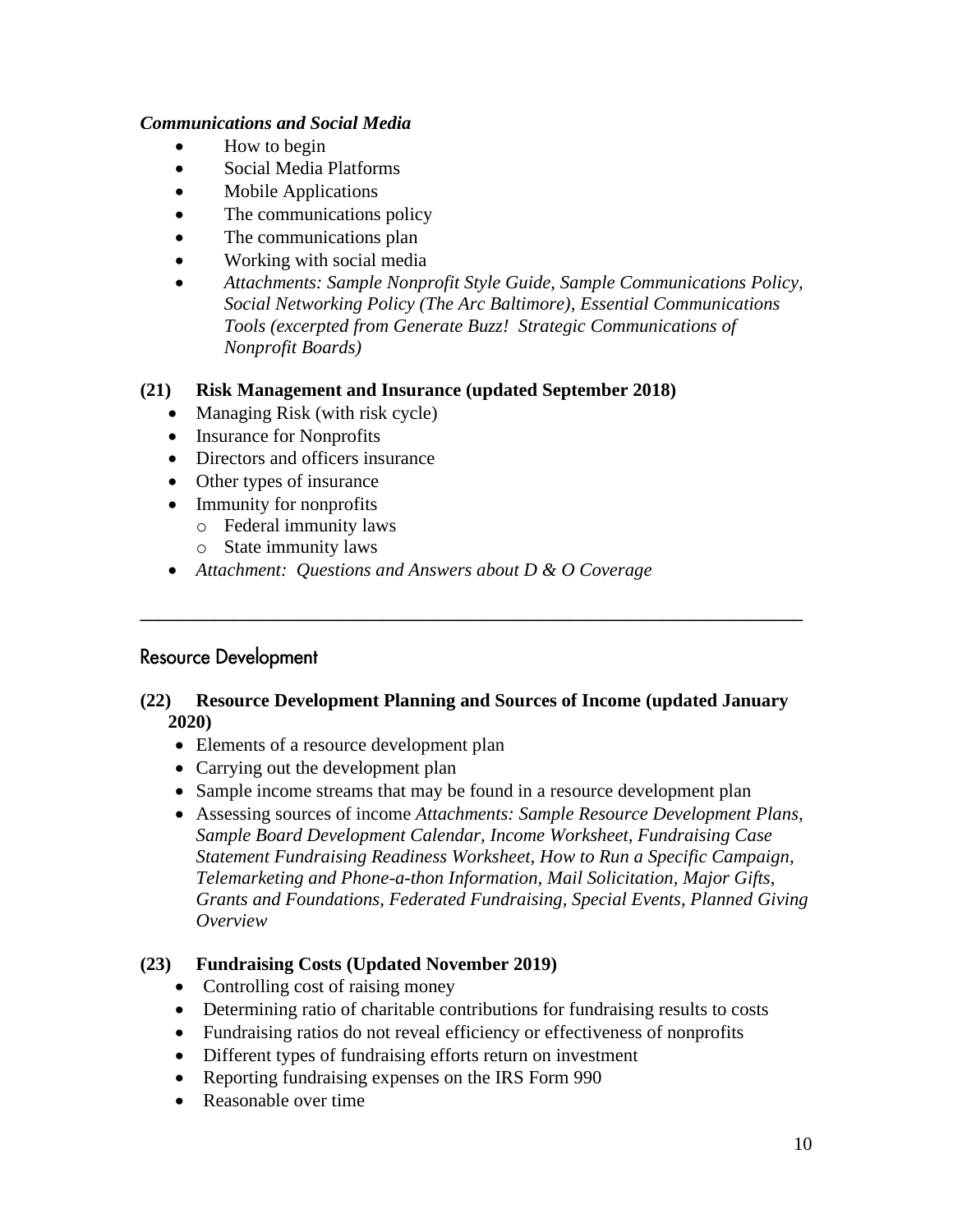- *Attachments: Typical Fundraising Event Expenses, Sample Budget for a Fundraising Event, Sample Event Timeline, Nonprofit's Fundraising Expenses*
- **(24) Fundraising, Solicitation, Acceptance of Gifts, and Working with Donors (Updated January 2022)**
	- Benefits of fundraising and development policies
	- Fundraising activities
	- Online fundraising
	- Fundraising by third parties
	- Donor relationships and privacy
	- Donor intent
	- Acceptance of gifts
		- o Limits on persons or entities from whom organization will accept gifts
		- o Limits on types of gift that will be accepted
		- o Limits based on the practical or financial implications of accepting a gift
		- o Limits on the purpose for which a gift will be used
		- o Addresses types of gifts to be accepted such as: cash, in-kind, cryptocurrency, stocks, etc.
		- o Anticipating the unexpected
	- *Attachments: Model Solicitations and Acceptance of Gifts Policy, Donor Bill of Rights (Association of Fundraising Professionals), Cryptocurrency Basics*

### **(25) Fundraising on Behalf of the Organization (updated November 2014)**

- Working with fundraising consultants
- Avoiding commission or formula-based compensation for fundraisers
- Proper registration of fundraising consultant
- Exercising control over individuals or groups soliciting on the nonprofit's behalf
- *Attachment: Sample Fundraising Agreement for Outside Organizations Raising Money Without Charge on Behalf of a Nonprofit*

**\_\_\_\_\_\_\_\_\_\_\_\_\_\_\_\_\_\_\_\_\_\_\_\_\_\_\_\_\_\_\_\_\_\_\_\_\_\_\_\_\_\_\_\_\_\_\_\_\_\_\_\_\_\_\_\_\_\_\_\_\_\_\_\_\_\_\_\_\_\_**

### Public Awareness, Engagement and Advocacy

### **(26) Educating and Engaging the Public (updated October 2019)**

- Benefits of engaging the public
- How to begin
- Openness
- Annual reporting
- Five elements of an annual report
	- o Element 1: Mission statement
	- o Element 2: Program activities and accomplishments
	- o Element 3: Basic financial report
	- o Element 4: Names of board members